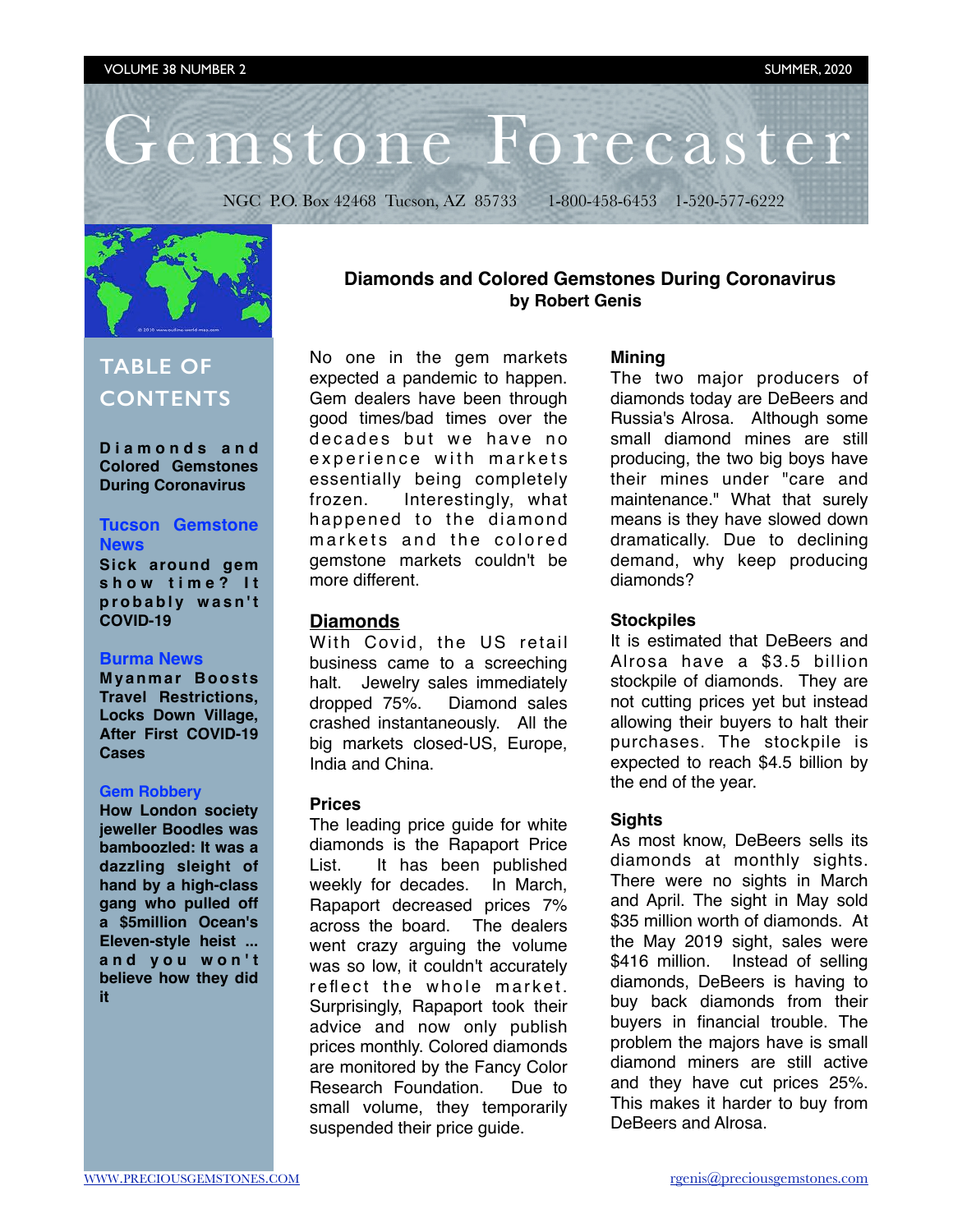#### GEMSTONE FORECASTER NEWSLETTER SUMMER, 2020

#### **India**

India is the most important manufacturing country in the supply chain, normally cutting about 90% of all diamonds. They buy rough from DeBeers and Russia, cut the stones, and sell into China and the US. They have always worked on small margins and are undercapitalized. Business got worse before Covid due to Nirav Modi, a flamboyant gem dealer who sold to celebrities. He absconded with \$2 billion from a state bank. Since that happened, credit to the Indian diamond industry had been terrible. Imagine trying to get credit now. Who knows if India will lose its position in the supply chain? Mr. Modi is in London fighting extradition.

# **2020 Forecast**

Diamond sales are expected to be down 30-40% in 2020. With travel bans and "stay at home" orders now being lifted, sales may increase as much as 20-25%, recovering some of the losses.

# **Summary**

The white diamond market had already been reeling with the introduction of synthetic diamonds and the desire of many younger buyers not to buy "blood" diamonds. The last thing they needed was Covid-19. On a positive note, India is opening back up and Chinese retailers are back (although may be closed again due to Coronavirus recently hot spotting in Beijing). What the diamond business needs is dramatic increase in consumer demand.

# **Colored Gemstones**

We definitely noticed the market froze for colored gems and demand weakened. But did prices crash? NO. The fundamental reason they didn't is high end gemstone prices are inelastic. Even though demand falls, prices remain stable. If you think about the diamond producers, they have billions of dollars of diamonds in stockpiles. They are finding and selling diamonds daily. Think about Kashmir sapphires and Brazilian Neon Paraiba. There is no supply and you have to buy stones back from other collectors, *if* you can even find them. Think about the mines in Burma. Does anyone think the past few months have seen large discoveries of ruby, sapphire and spinel? My guess would be definitely not. The rarity of these stones keeps their value high.

#### **Collecting/Investing**

We have talked to clients and received reports that wealthy individuals are still active in the gemstone market. Of course, their finances weren't affected dramatically by the pandemic. With recent stock market volatility, some consider the precious gem market a safer place, even safer than real estate. Unlike the stock market, your rare gems won't be down 30% in a month. It makes financial sense to have a portion of your wealth in precious gems and colored diamonds

## **Internet**

Internet gem business slowed down, but didn't come to a complete halt. Major auction houses took their sales on-line because of Covid-19. All of the majors had recent sales of individual pieces over \$1 million. As long as you trust the seller, collectors can buy with videos/photos and see what they are getting. Gemstones don't need to be sold person to person. Computer to computer works just fine.

# **Big Stone Rumors**

The story is two large stones over \$10 million were sold recently during Covid-19. There is no downward price action in Kashmir sapphires, Burma gems, Brazilian Paraiba and certain colored diamonds.

# **Travel Restrictions**

The international lock down and travel restrictions did affect the high end gem market.

Many stones travel the world in search of buyers. For example, they may move from Asia to the US to Europe to the Middle East. They are often stored in bank vaults. Covid stopped many of these stones in their tracks. It was impossible to get the stones out of some countries, so they were essentially off the market.

## **Let's Wrap this Up**

The recent Covid-19 scare proved again that high end colored gemstones will retain their value in any market. We are not talking about middle and low end colored gems. We are specifically talking about stones of high quality/ rarity. As one client called and said, "Robert, during the lockdown, nothing gave me more pleasure than going to my home vault and looking at my gemstones. They make me feel happy and safe." We concur.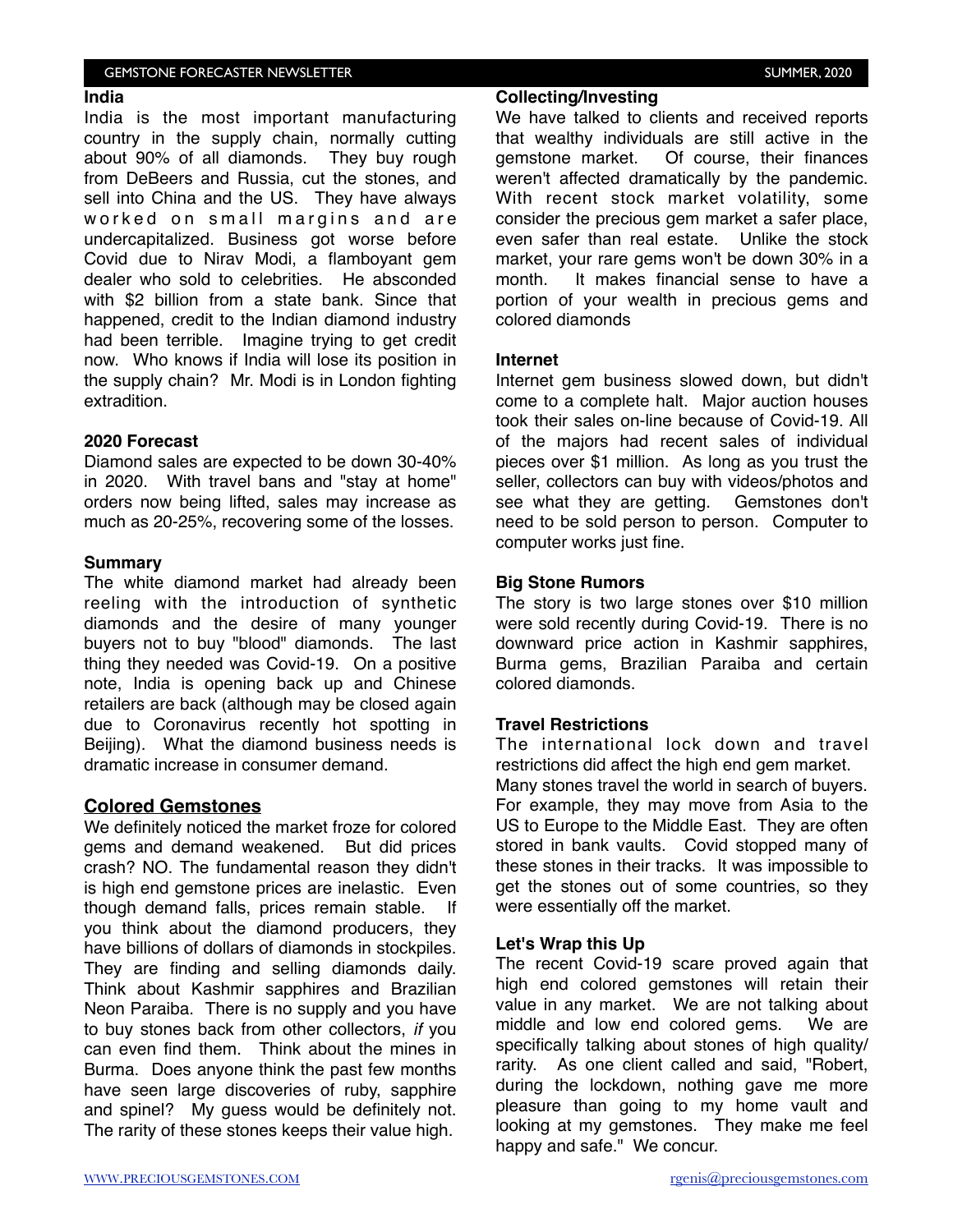**Tucson Gemstone News Sick around gem show time? It probably wasn't COVID-19 by Tim Steller Arizona Daily Star May 20, 2020 Updated Jun 13, 2020** 

#### *We survived the Germ Show LOL. ED*

Lots of Tucsonans got sick in late January or early February and have spent the last couple of months wondering if they had COVID-19.

The culprit everyone points their finger at: The gem show. The annual Tucson Gem, Mineral and Fossil Showcase, which runs for two weeks usually starting in the last days of January, attracts thousands of visitors from all over the world, and we interact with them at restaurants, hotels, theaters, at the shows themselves.

It's so common that people pass around sicknesses at the show that it's long been nicknamed The Germ Show.

But thanks to genetic sequencing and antibody testing, we can start to come to a pretty strong conclusion about whether COVID-19 arrived in Tucson then and circulated along with the cash and fossils. The best information so far: It probably did not.

Your sickness, if you got sick then, was probably just a flu or another common illness.

That conclusion comes from a variety of sources. One of the most interesting is the genetic sequencing done by Michael Worobey, a friend of mine who heads the University of Arizona's department of ecology and evolutionary biology.

By analyzing the genetic mutations of the virus from samples taken in Arizona, Worobey and colleagues can trace back when the initial clusters of infection were happening here. These mutations happen in the novel coronavirus at a pace of one every two weeks, he said.

"We have evidence that if you're as generous as possible, there could be an Arizona cluster that goes back as far as mid-February," he said. "We think later February and March is more likely for when the first productive transmission clusters got started."

This year, the gem show began Jan. 30 and ended Feb. 14.

Any illnesses from mid-February back into early February or January are very unlikely to have been COVID-19, Worobey said.

"People who say their aunt had the worst flu-like illness in January and is sure she had COVID not very likely," he said.

That's interesting not just because it dumps cold water on the widespread hopes or fears (depending on how you look at it) that COVID-19 was here early, but also because it highlights a success, Worobey noted.

The first novel coronavirus infection in Arizona was diagnosed on Jan. 26 — one of the earliest in the country. But the infected man, who had returned from Wuhan, China, to Arizona State University, went into isolation and apparently did not start an outbreak. He was released from isolation after 26 days and multiple negative tests.

Still, a lot of people got sick in those late weeks of January and early weeks of February, and most likely it was flu.

Flu-like illness was more prevalent in Arizona's hospital emergency rooms than COVID-19-like illness until the week of March 22, Arizona Department of Health Services data shows. Flu was much more common until late February, when COVID-like illnesses started to rise.

Now, with the arrival of plentiful antibody tests, people who were sick in late January and early February have been able to find out if they have antibodies to the virus. If results are accurate, a positive antibody test would show that a person was previously exposed to COVID-19 and could be immune to reinfection, at least for a period.

I put out a call via Facebook to find out if any local people who were sick around the gem show had gotten antibody tests. Six people responded that they had been sick at the time and got antibody tests — none tested positive.

Shanna Leonard got sick in late February, just after the gem show, she told me. It was a bad illness, roughly matching the symptoms of COVID-19. In recent weeks she jumped at the opportunity to see if she had antibodies. She didn't.

The same happened with James Gregory. He was working near the Tucson Convention Center in early February and went to restaurants and bars in the area. About Feb. 15 he got good and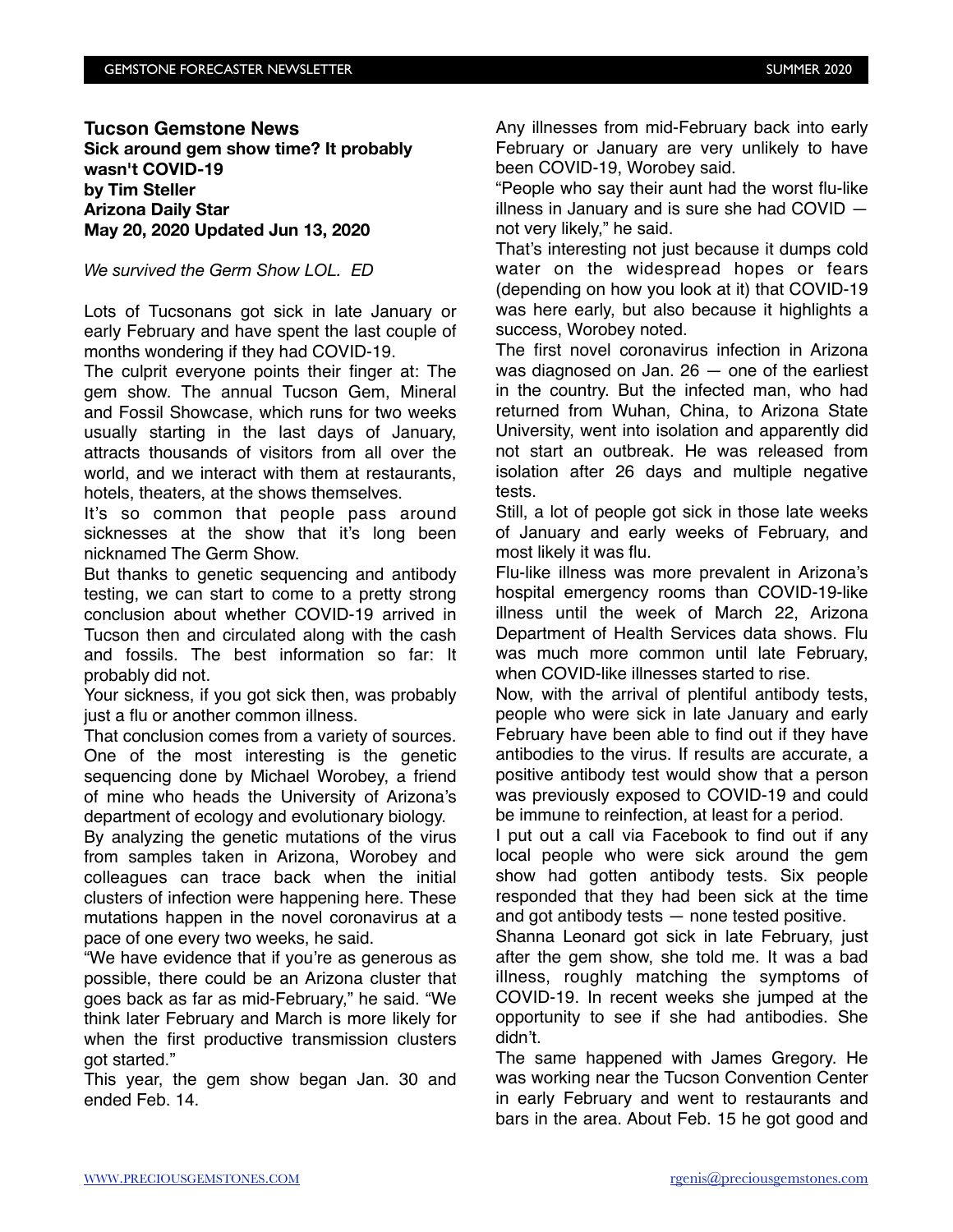#### GEMSTONE FORECASTER NEWSLETTER SUMMER, 2020

sick with symptoms similar to COVID-19, but not exactly matching. In April he got the antibody test, and it came back negative.

He still wonders if the test was accurate, since especially the earlier antibody tests had a lot of erroneous results.

Kevin Dahl and his son Brian Dahl had similar experiences — sick around the gem show. Brian had a direct connection to the show, though: He was driving for Lyft and incredibly busy, doing 30 to 40 rides for a six-hour shift, and got sick near the end.

Father and son got tested together at the UA, and Kevin's test came back negative, but Brian's came back "indeterminate," which can mean basically anything, according to the explanation Brian Dahl received.

But while the gem show probably did not start a coronavirus outbreak in Tucson, another key local festival could easily have, if it hadn't been canceled, Worobey said.

Remember early-mid March, when everyone was starting to reconsider plans? In Tucson, the big question was the book festival, which was canceled less than a week before it was scheduled.

Worobey concludes from his research, "If the book festival had gone forward, it's a no-brainer that it would have led to the deaths of lots of Arizonans."

## **Burma News**

**Myanmar Boosts Travel Restrictions, Locks Down Village, After First COVID-19 Cases Reported by Waiyan Moe Myint and Khaymani Win. Associated Press March 24, 2020**

*Covid hits Burma. At press time, according to the government, still only 6 deaths. Would have been a good place to quarantine. ED*

Myanmar has locked down a village in Chin state where the country's first confirmed coronavirus patient had stayed, while a second person who has tested positive was moved to an infectious disease hospital in Yangon, health authorities and a local lawmaker said Tuesday.

The first confirmed case was a man traveling back from United States, who reported feeling ill six days after his arrival in Myanmar, the government said.

The second confirmed case was a traveler from England who suspected that he had contracted the virus from someone at an official meeting he attended. He is being treated treated at Waibargi Hospital in Yangon's North Okkalapa township.

A regional government minister who had contact with him has been ordered to remain in quarantine for 14 days, authorities said.

Health authorities have reported both patients appear to be in good condition but are still being monitored.

A day after the government declared the country's first two confirmed cases of COVID-19 infections, Chin state parliament chairman Zo Bwe announced that communications have been cut with a village in Tedim township where one of the infected persons hosted a party.

Those who have been in contact with the man are considered potential virus carriers and are being monitored, he said. Authorities are also monitoring motor vehicle drivers in the area.

With movement in and out of the area grounded to a halt, prices of basic necessities have already shot up.

"In Tedim township, which the coronavirus patient visited, the price of rice has increased drastically and people are facing hardships with shops closing suddenly," said C. S. Mong, who works with a local civil society organization.

But Pau Lun Min Thang, Chin state's minister for social affairs, reassured the public about the availability of goods.

"The government has plans to continue to have most essential items available to avoid scarcity," he said.

Also on Tuesday, Myanmar's Ministry of Foreign Affairs issued further precautions to limit the spread of the virus by requiring all Myanmar nationals and foreigners traveling to the country to spend 14 days in a quarantine facility upon arrival, beginning Wednesday.

Foreign nationals, including diplomats and United Nations personnel working in Myanmar, must also present laboratory evidence of the absence of COVID-19 infections issued no more than three days prior to their travel date before heading to the country, the ministry's statement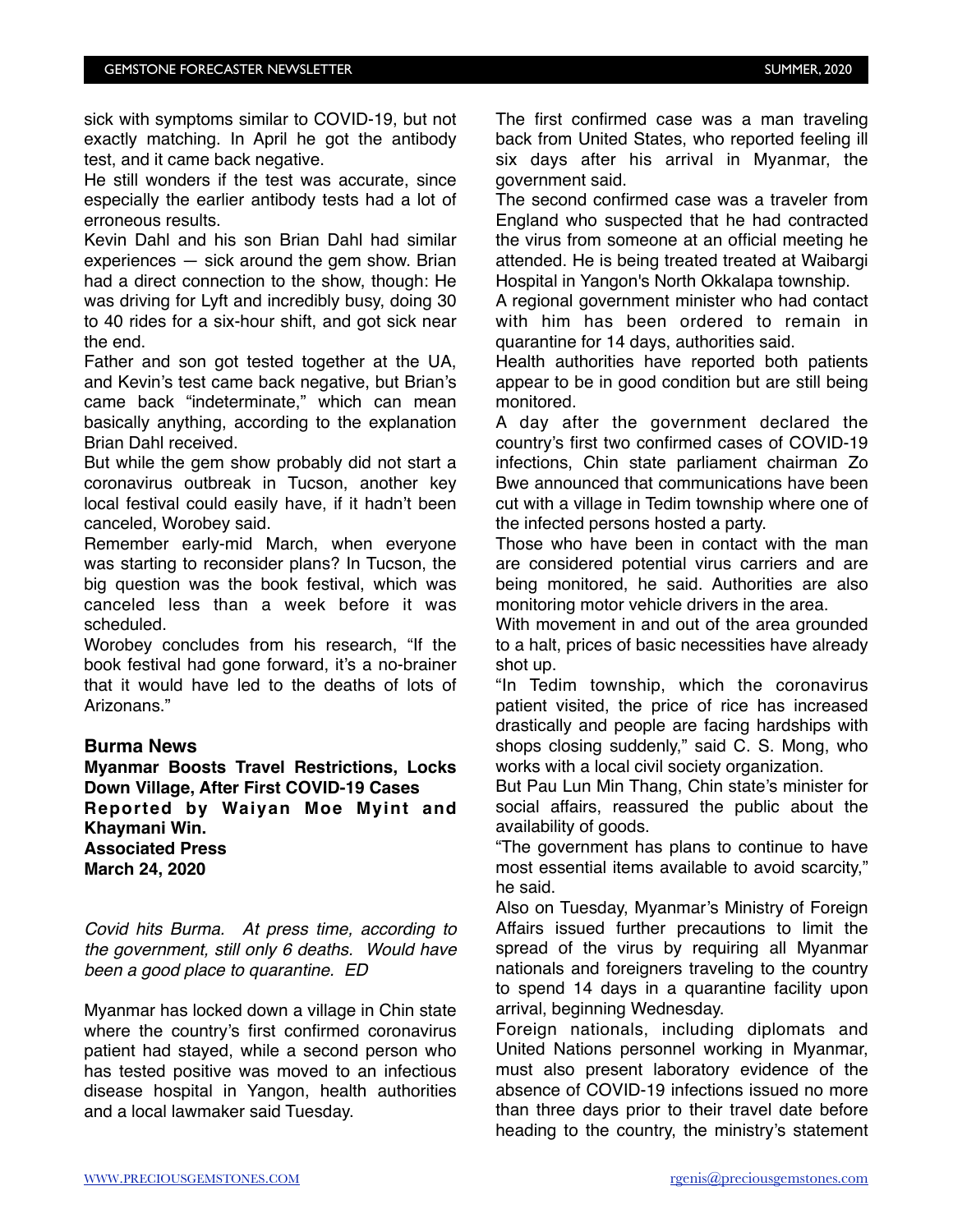said. Diplomats and U.N. employees are subject to two weeks of home quarantine.

# **Restrictions in Mandalay**

Meanwhile, authorities in the central Myanmar city of Mandalay on Tuesday placed restrictions on visitors, and ordered shops to close and restaurants to only accept carry-out orders, following the two confirmed COVID-19 cases.

They also locked down the compound of Mandalay Palace, called Mya Nan San Kyaw Palace in Burmese, and have forbidden members of the military and their families from leaving the area except for emergencies.

Soldiers are checking the body temperatures of those who need to enter the compound and are requiring them to wash their hands.

"People around the country visit Mya Nan San Kyaw Palace all the time," said Colonel Soe Kyi Khin, spokesman for the Central Region military headquarters. "We have restricted visitors because two people in the country have tested positive."

"It is not a total lockdown," he added. "We will reopen when the number of virus cases begins to decrease."

Mandalay district administrator Aung Mon Latt said the government's order applies to all shops.

"The Mandalay regional government issued an order for the jewelry market to close by March 26, but we are closing it before then because of the two people who tested positive [for the coronavirus]," said Kyaw Kyaw Oo, a merchant in Mandalay city's Gems and Jewelry Trading Center where many Chinese visitors shop.

"We are trying not have groups of people in the market," he said.

Medical personnel at Mandalay General Hospital meanwhile have released 35 patients who were being monitored for possible coronavirus infections, said Dr. Su Su Dwe, head of the hospital.

Another seven people are still being monitored, she added.

According to Myanmar's Ministry of Health and Sports, 212 people in all are under observation for suspected coronavirus infections.

As of Tuesday, there were nearly 417,000 confirmed coronavirus cases worldwide with almost 18,600 deaths.

#### **Gem Robbery**

**How London society jeweler Boodles was bamboozled: It was a dazzling sleight of hand by a high-class gang who pulled off a \$5 million Ocean's Eleven-style heist ... and you won't believe how they did it**

#### **By Guy Adams Daily Mail**

**June 5, 2020** 

*Some light summer reading about a fascinating "old school" English heist. Also, a real life lesson that not all press is good for high end jewelers and gem dealers. ED* 

At society jeweler Boodles, diamonds are a girl's best friend.

Or as its managing director Michael Wainwright once told a TV documentary: 'A lot of girls like diamonds and some girls absolutely adore them and those are the girls we are after!'

One such girl arrived at the 200-year-old firm's Bond Street headquarters at 11.09am on the morning of Thursday, March 10, 2016.

She wore a dark coat, silk scarf and designer hat, and spoke with a thick French accent. Her name, she said, was 'Anna', and she was a gem expert hoping to inspect seven large diamonds on behalf of a wealthy Russian who'd agreed to buy them for £4.2 million.

'Anna' was escorted into a basement showroom by Michael's brother Nick, the silver-haired chairman of Boodles who is renowned in moneyed circles both for his brilliant salesmanship and salmon-pink socks and ties.

A week earlier, he'd travelled to Monaco to negotiate the transaction with 'Anna's' boss, who went by the name of 'Alexander', and a second gentleman who had set up the meeting, called 'Simon Glas'.

Exactly 56 minutes later, having declared herself happy with the jewels, 'Anna' bid 'au revoir' and walked out of the store onto New Bond Street.

She left behind the diamonds, including a stunning 20-carat heart-shaped sparkler worth £2.2 million and measuring roughly the size of a Fox's glacier mint.

They had been placed in a padlocked pouch that Anna had brought with her and returned to Mr Wainwright, who'd then proceeded to lock them carefully away in the store's safe. Or so he thought.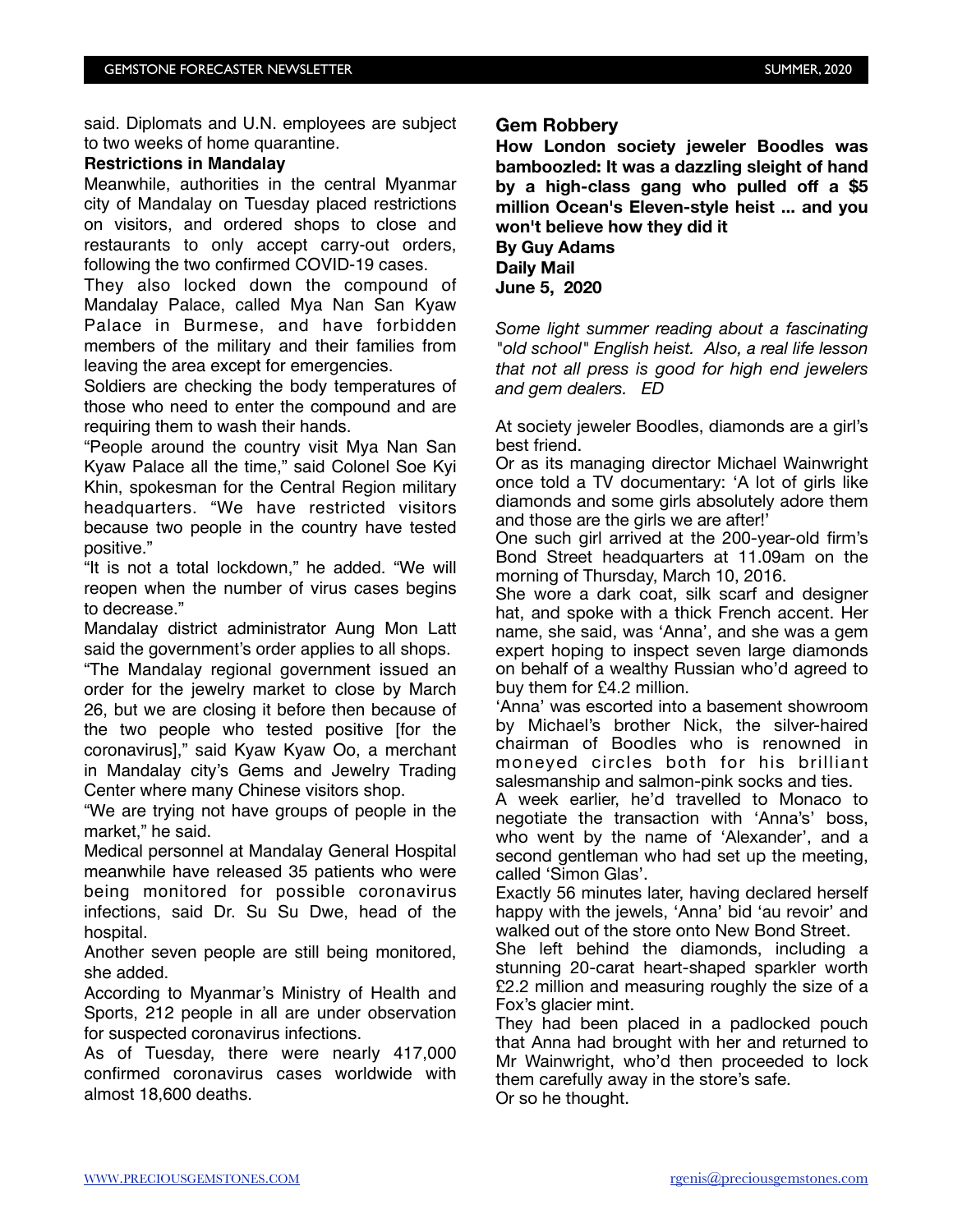In fact, 'Anna' had just carried out one of the most audacious heists in criminal history, using extraordinary sleight of hand to secretly swap the bag of gems for worthless pebbles packed in an identical pouch.

It would later emerge that she'd hidden the real stones in a secret compartment in her handbag, and spirited them out of the boutique.

Details of the extraordinary scam were made public at Southwark Crown Court this week, where one of the glamorous woman's accomplices, a 27-year-old Frenchman called Mickael Jovanovic, was jailed for three years and eight months, following a painstaking Scotland Yard investigation spanning three years and multiple countries.

Philip Stott, prosecuting, described the theft as being 'of the highest possible sophistication, planning, risk, and reward'.

The court papers chronicling what was the largest-value single incident of shoplifting in British criminal history have variously compared it to the plots of an Ocean's Eleven film, the Peter Sellers Pink Panther movies and the 1981 film Raiders Of The Lost Ark, in which hero Indiana Jones replaces a valuable golden idol with a bag of sand.

Yet the gang who pulled off this elaborate £4.2 million sting may instead have been inspired by a rather more prosaic piece of film-making — as the Mail discovered this week.

Sources with knowledge of the crime, and subsequent investigation, tell me they believe it was actually inspired by a 2014 Channel 4 flyon-the-wall documentary called The Million Pound Necklace: Inside Boodles, which offered a 'privileged peek' behind the scenes of the family-owned firm.

The show not only familiarized viewers with the extraordinarily valuable stock handled on a daily basis in the firm's nine stores, revealing that their range includes a single 'suite' of emerald jewelry worth £2.8 million, but also introduced them to the Wainwrights, who were wooed by the gang before and, of course, during the heist.

Crucially, it also showed that executives were in the habit of traveling to Monaco, where they were later courted by 'Anna's' accomplices in order to woo clients at cocktail parties and redcarpet events.

And, perhaps helpfully for the perpetrators of the heist, the documentary provided insight into the network of diamond dealers and other contacts

from around the world who help Boodles source their valuable raw materials.

'Like many of these programs, the Channel 4 doc was quite jaunty, and gave the impression that Boodles was run by a family of slightly bumbling posh Englishmen,' says an insider.

'Criminals watching might very well have concluded they'd be an easy mark, especially since the show also gave them all sorts of important information about the Wainwrights and what makes them tick.'

To understand how the heist was carried off, we must travel back to February 2016, roughly 18 months after Inside Boodles first aired.

One day that month, Nick Wainwright was contacted out of the blue by the aforementioned 'Simon Glas', who according to court papers claimed to be 'the business associate of someone [he] knew'.

'Glas' said he was interested in purchasing highvalue diamonds as an investment, and over the ensuing days managed to convince Mr Wainwright to travel to Monaco for a face-toface meeting with a group of investors. He met three men, including the aforementioned Alexander, who 'was posing as the prime mover'.

A deal was then struck whereby the group would buy seven specific diamonds. However, to verify that they were the specified size and quality, the Russians asked for their gemologist to be allowed to inspect the stones at the Boodles HQ on New Bond Street.

Under the arrangement — believed to be relatively common in the diamond trade — the stones would be inspected and then placed inside a bag which the gemologist would then padlock shut so that its contents could not be tampered with.

The bag would subsequently be kept by Boodles until the store received a £4.2 million bank transfer from the purchaser, at which point it would be handed over.

'It's not the sort of deal Boodles normally do, but Nick [Wainwright] took the view that this was a very good price indeed for those seven diamonds,' says a source with knowledge of the case.

'He thought the Russians were seriously overpaying, and had more money than sense. Perhaps that rather blinded him to the fact he was being taken for a ride.'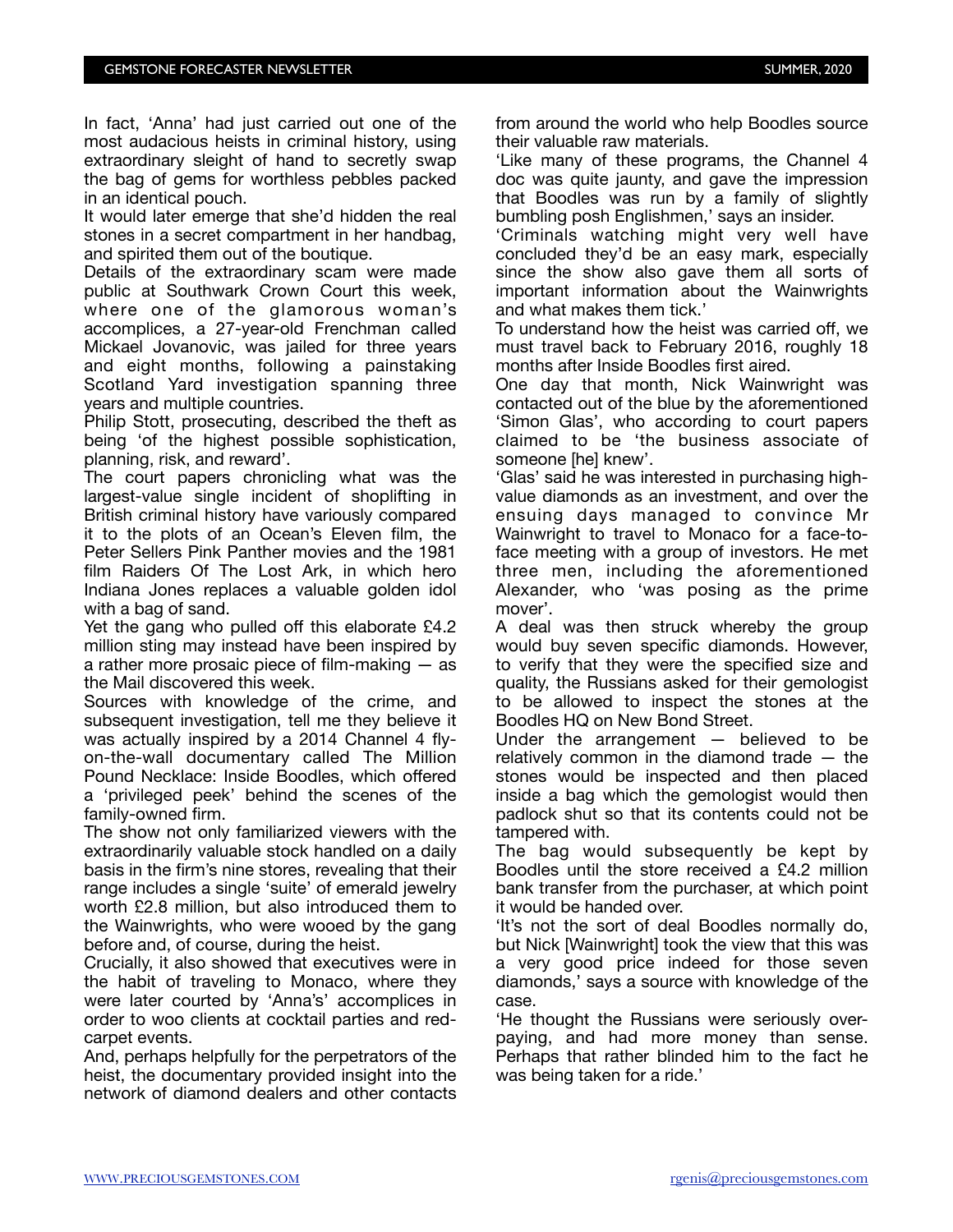And so a trap was set. The ensuing heist then required impeccable choreography and intricate timing.

It began on March 7, when a gang member called Christophe Stankovic — who like most of his accomplices is a French national of Albanian heritage — rented a Citroen DS4 hatchback at Charles De Gaulle airport outside Paris.

Two days later, he and Jovanovic drove to the UK via the Channel Tunnel, entering Kent at 1.15pm. They then checked into the Best Western Hotel in Ilford, Essex, with two female accomplices.

On the other side of London that afternoon, 'Anna' and another woman, whose identity is unknown, arrived via train from Paris and travelled to Kilburn in North London, where they checked into the budget Cricklewood Lodge Hotel.

At 8.15pm, 'Anna' left her friend behind and walked to a local cafe, where she was met by Stankovic and Jovanovic. The trio drove in the Citroen to New Bond Street in Central London, where they carried out surveillance on the Boodles store and its surroundings.

The following morning  $-$  the day of the heist  $$ the four gang members who had stayed in Ilford checked out of the hotel and took a minicab to Bond Street, where they arrived around 9.30am.

'Anna' and her female accomplice, for their part, got a cab to the Willow Walk pub, a branch of Wetherspoons near to Victoria Station, where the accomplice waited with their suitcases. Fast forward an hour, and 'Anna' was met at Boodles by Mr Wainwright and a gemologist called Emma Barton.

She was escorted to the basement, where she sat at a table and weighed each of the seven diamonds, before wrapping them in tissue paper, and transferring each one to a small box. They were all then placed in the zipped bag, which 'Anna' padlocked shut.

According to informed sources, both Barton and Wainwright became somewhat suspicious of 'Anna' at this point.

'She was a middle-aged woman, who spoke very little English, and did not really seem to handle the stones in the way you'd expect a trained gemologist to,' I'm told.

'For example, she tried to use a thermal conductivity probe, which is a device used for confirming that a diamond is genuine, but couldn't make it work and had to borrow one from Emma Barton. And she wasn't carrying out

some of the checks you'd usually see a proper expert do.

'As it turned out, she was much better at doing sleight of hand tricks than she was at pretending to be a gemologist.'

At this point, Nick Wainwright received a telephone call from 'Alexander', the supposed Russian buyer shortly before midday.

As he left the room to talk, 'Anna' suddenly slipped the locked bag of gemstones into her handbag.

'Emma Barton told Anna she couldn't do that and told her to put it back on the table,' said prosecutor Nick Stott in court.

'Anna looked confused and did as she was told. Unseen by Emma Barton however, Anna had in fact placed a duplicate bag back on the table.'

Now highly suspicious, Ms Barton duly alerted Mr Wainwright about what had occurred.

After finishing his brief telephone call, the Boodles chief asked Anna if he could check her handbag, as a precaution, before she left.

However, the court was told, the real diamonds appear to have by then been transferred into a secret compartment, meaning he 'reassured himself that the bag was relatively empty with nothing unusual in it'.

'Anna' then left the store shortly after midday, and walked down Bond Street carrying £4.2 million worth of stolen diamonds. Within a few yards, she was met by Stankovic and Jovanovic's two female accomplices.

CCTV footage shows her quickly dropping the diamonds into one of their handbags (the second woman 'attempted to shield the transaction') before returning to the Willow Walk pub, where she adjourned to the toilets and changed clothes, replacing her dark coat with a light one in an apparent effort to throw off detectives studying CCTV footage.

She and the accomplice who had waited there for her then travelled to King's Cross and caught a Eurostar train back to Paris.

Meanwhile, Stankovic and Jovanovic and the two women who now had the diamonds hailed separate taxis and asked to be taken to the Gants Hill roundabout in East London.

They then met up, walked back to their hotel, jumped in the Citroen, and returned to France via the Channel Tunnel. En route, they were seen on camera stopping on the A12 to deposit an object in a drain.